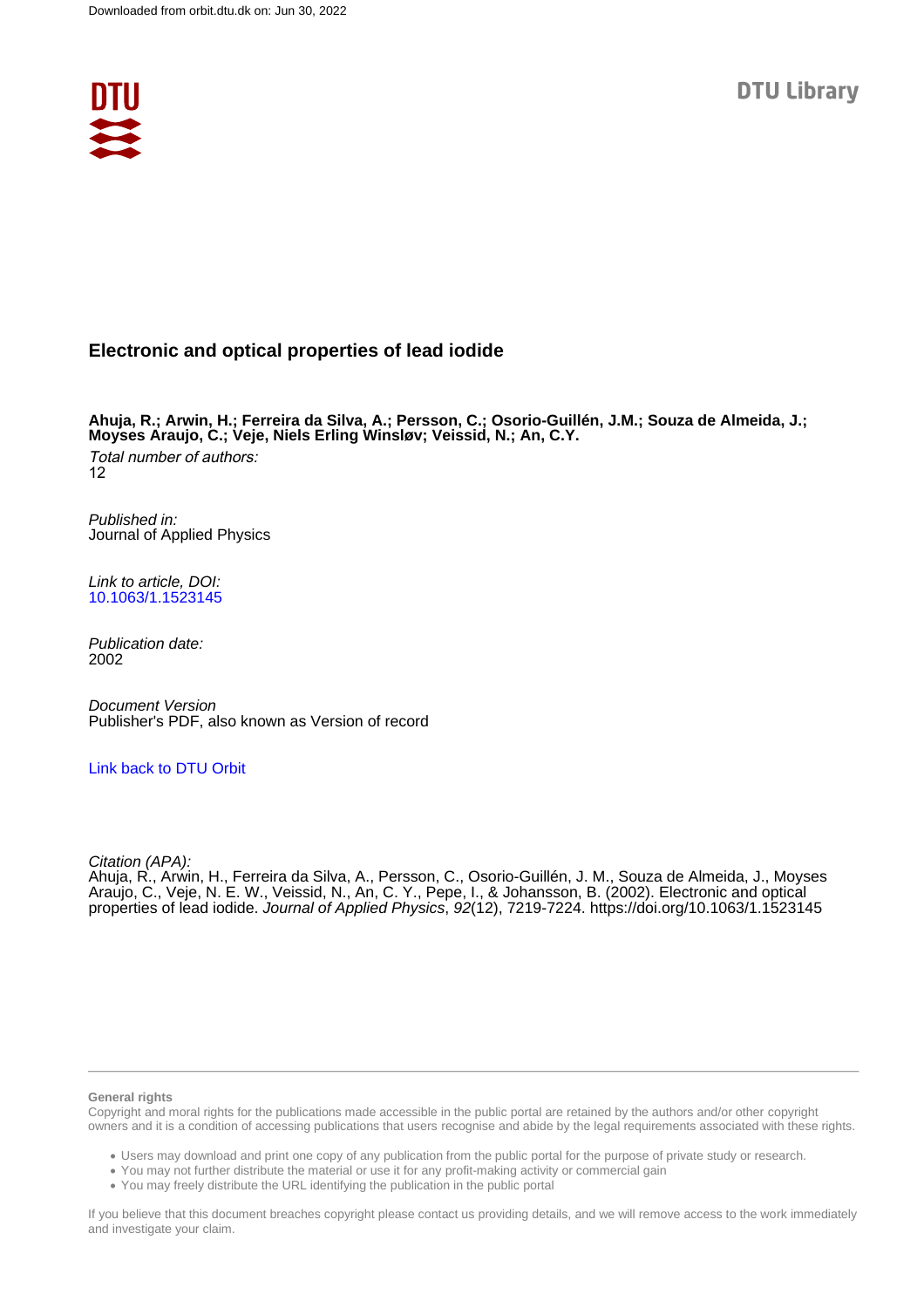# **Electronic and optical properties of lead iodide**

# R. Ahuja<sup>a)</sup>

*Condensed Matter Theory Group, Department of Physics, Uppsala University, Box 530, SE-751 21 Uppsala, Sweden*

### H. Arwin

*Department of Physics and Measurement Technology, Linko¨ping University, SE-581 83 Linko¨ping, Sweden*

### A. Ferreira da Silva

*Instituto de Fisica, Universidade Federal da Bahia, Campus Universitario de Ondina 40 210 340 Salvador, Ba, Brazil*

## C. Persson, J. M. Osorio-Guillen, and J. Souza de Almeida

*Condensed Matter Theory Group, Department of Physics, Uppsala University, Box 530, SE-751 21, Uppsala, Sweden*

## C. Moyses Araujo

*Condensed Matter Theory Group, Department of Physics, Uppsala University, Box 530, SE-751 21, Uppsala, Sweden and Instituto de Fisica, Universidade Federal da Bahia, Campus Universitario de Ondina 40 210 340 Salvador, Ba, Brazil*

#### E. Veje

*Department of Electronic Power Engineering, Technical University of Denmark, Building 325, DK-2800 Lyngby, Denmark*

#### N. Veissid and C. Y. An

*Instituto Nacional de Pesquisas Espaciais, INPE/LAS*–*C.P. 515, 12 201 970 Sa˜o Jose´ dos Campos, SP, Brazil*

## I. Pepe

*Instituto de Fisica, Universidade Federal da Bahia, Campus Universitario de Ondina 40 210 340 Salvador, Ba, Brazil and LPCC*–*College de France, F-75231, Paris, France*

#### B. Johansson

*Condensed Matter Theory Group, Department of Physics, Uppsala University, Box 530, SE-751 21, Uppsala, Sweden*

(Received 12 June 2002; accepted 27 September 2002)

The electronic properties and the optical absorption of lead iodide (PbI2) have been investigated experimentally by means of optical absorption and spectroscopic ellipsometry, and theoretically by a full-potential linear muffin-tin-orbital method. PbI<sub>2</sub> has been recognized as a very promising detector material with a large technological applicability. Its band-gap energy as a function of temperature has also been measured by optical absorption. The temperature dependence has been fitted by two different relations, and a discussion of these fittings is given. © *2002 American Institute of Physics.* [DOI: 10.1063/1.1523145]

# **I. INTRODUCTION**

Lead iodide  $(PbI_2)$  is a very important material with a technological applicability as a room-temperature radiation detector. It is a wide-band-gap semiconductor  $(E_p > 2 \text{ eV})$ with high environmental stability efficiency.<sup>1–4</sup> The performance of the detector cannot be fully understood unless its electronic and optical properties are determined. Recently, its band-gap energy and thermal properties were determined by photoacoustic spectroscopy.<sup>4,5</sup> A single crystal of  $PbI_2$  was grown by the Bridgman method with the *c*-axis oriented perpendicular to the growth axis.4

The purpose of this work is to obtain the electronic structure of PbI<sub>2</sub>, its dielectric functions  $\epsilon_1$  and  $\epsilon_2$  by ellipsometry and theoretically by full-potential linear muffin-tinorbital (FPLMTO) method, $6$  and the temperature dependence of the measured band-gap energy by optical absorption. The obtained  $E_g(T)$  can be fitted by two different methods,<sup>7,8</sup> leading to  $E_g$  (0 K) and  $E_g$  (300 K).

### **II. EXPERIMENTAL DETAILS**

A crystal of  $PbI_2$  was grown by the Bridgman method with the *c*-axis oriented perpendicular to the growth axis.<sup>4</sup> The photoacoustic spectroscopy (PAS) result was extracted from Ref. 4. Additionally, from transmission (TR) data we have observed a broad spectrum spanning the wavelength interval, 850–360 nm corresponding to photon energies from 1.46 to 3.44 eV. The experimental apparatus is shown in our previous article by Ahuja *et al.*<sup>9</sup> The temperature dependence of the optical absorption (ABS) was measured by the following procedures.

The samples were mounted in a closed-cycle helium refrigeration system and studied at temperatures between 10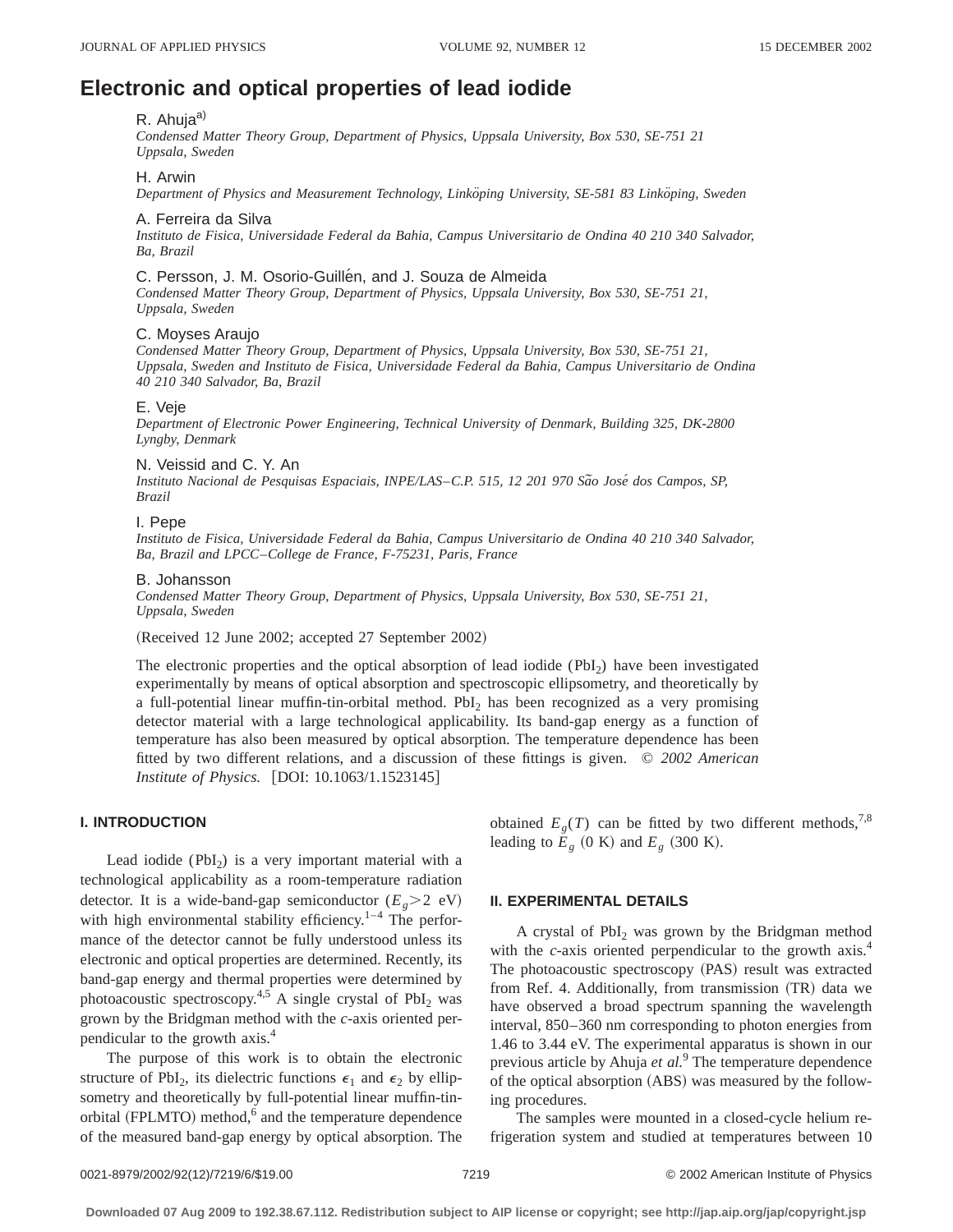



FIG. 1. Full squares are the experimentally determined values, with ABS measurements, for the band-gap energy of  $PbI<sub>2</sub>$  as a function of temperature. Curve shows the best fit to the experimental data obtained with the use of Eq. (3). Dashed points represent lower and upper error limits.

FIG. 2. Full circles are the experimentally determined values, with ABS measurements, for the band-gap energy of PbI<sub>2</sub> as a function of temperature. Curve shows the best fit to the experimental data obtained with the use of Eq. (4). Dashed points represent lower and upper error limits.

and 300 K. In the ABS measurements, light from a stabilized filament lamp was passed through the sample, the wavelength was analyzed in a 1 m grating spectrometer (McPherson model 2051) and detected with a photomultiplier (Hamamatsu model R 943-02), using a personal-computerbased single-photon-counting technique. Reference spectra were obtained by keeping the geometry of the setup fixed and removing the sample from the light path.

The absorption edge, i.e., where the signal of the transmitted light rose over and above the background level, could for all sample temperatures be determined with a small uncertainty  $(2 \text{ meV or less})$ . The photon energy at the absorption edge is identified as the fundamental band-gap energy. In Figs. 1 and 2 the experimental results are shown versus the sample temperature.

Ellipsometric spectra of PbI<sub>2</sub> were recorded at room temperature with variable angle of incidence spectroscopic ellipsometry  $(J. A.$  Woollam, Inc.  $CO$  in the photon energy range 1–5 eV in steps of 0.02 eV. Two angles of incidence were used: 60° and 70°. For line-shape analysis, high-resolution spectra were measured at three angles  $(50^{\circ}, 60^{\circ}, \text{ and } 70^{\circ})$ with 0.005 eV steps in the photon energy range 2–3.5 eV.

The sample quality did not allow us to use a beam diameter larger than 1 mm. Further reduction of the beam size did not significantly change the data except that the noise level increased. Measurements were done on several spots on the sample and with different orientations but no significant variations were found. Generalized ellipsometry was used to determine all four elements of the reflection Jones matrix of the sample to resolve anisotropic effects. It was found that these effects, if present, were below what is detectable with the system used.

The measured  $\Psi$  and  $\Delta$  spectra can be transformed directly to pseudodielectric function data  $\langle \epsilon \rangle$ .  $\langle \epsilon \rangle$  would correspond to the real dielectric function  $\langle \epsilon \rangle = \langle \epsilon_1 + i \epsilon_2 \rangle$  of the substrate if it was ideal with no roughness or overlayers. However,  $\epsilon_2$  was found to be considerably above zero below the fundamental gap around 2.4 eV. The data were, therefore, interpreted in a model using a homogeneous substrate with a roughness layer. The latter was modeled using the Bruggeman effective medium approximation with 50% void and 50% substrate material as constituents. The Levenberg– Marquart algorithm was used to fit the model data to the experimental data. The thickness of the rough layer was a global fit parameter, whereas the dielectric function of the substrate was fitted on a wavelength by the wavelength basis. The thickness of the rough layer varied slightly between different spots on the sample but was of the order of 15 nm. In a particular spot, corresponding to the dielectric function data presented in this article, the thickness was  $15\pm3$  nm, where the limits correspond to 90% confidence intervals.

#### **III. THEORETICAL CALCULATIONS**

In order to study the electronic structure of  $PbI<sub>2</sub>$ , we have used the FPLMTO method.<sup>10</sup> The calculation were based on the local-density approximation with the Hedin–Lundqvist $11$  parametrization for the exchange and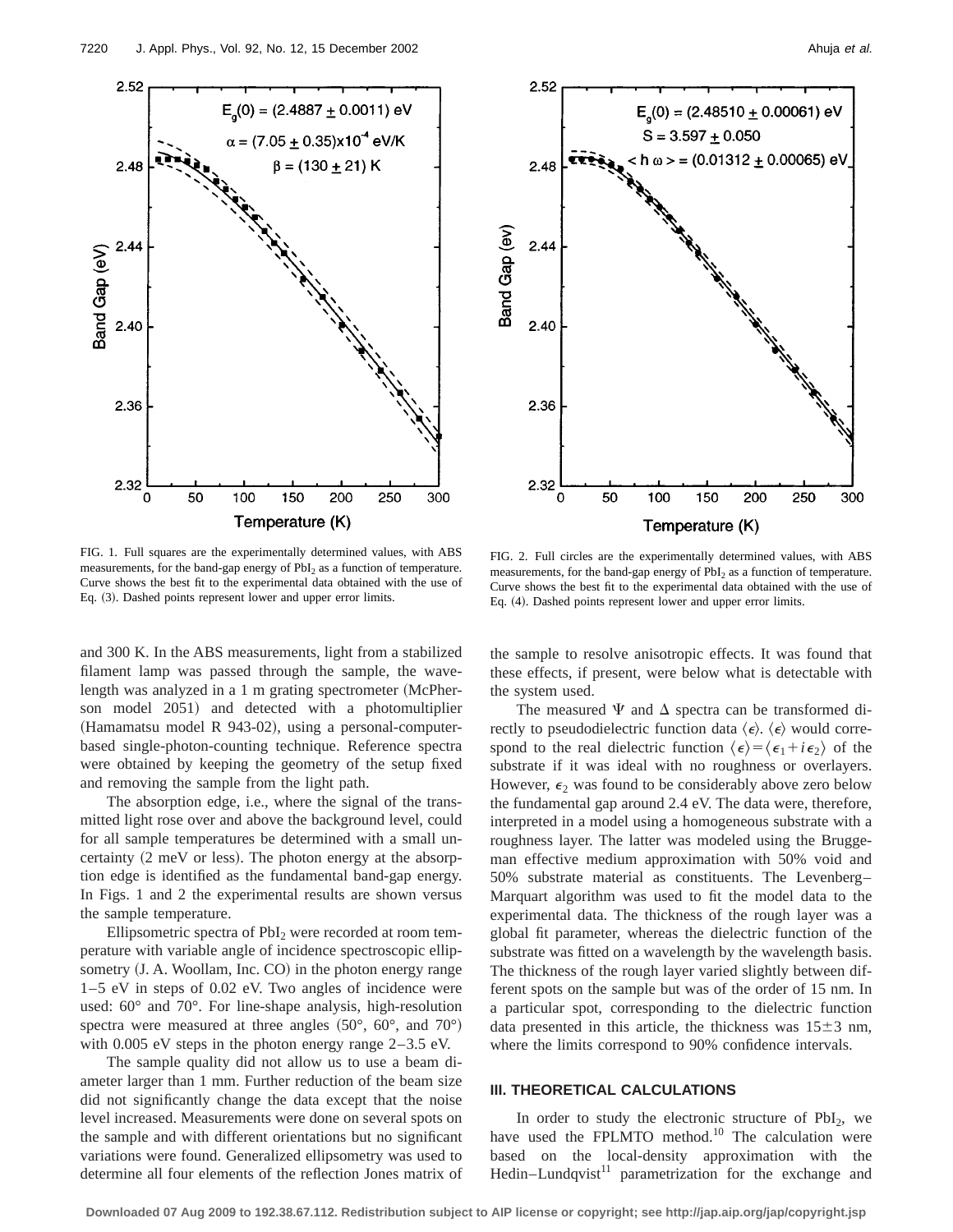correlation potential. The spin-orbit coupling was included explicitly. Basis functions, electron densities, and potentials were calculated without any geometrical approximation.<sup>9</sup> These quantities were expanded in combinations of spherical harmonic functions (with a cutoff  $\ell_{\text{max}}=8$ ) inside nonoverlapping spheres surrounding the atomic sites (muffin-tin spheres) and in a Fourier series in the interstitial region. The muffin-tin spheres occupied approximately 60% of the unit cell. The radial basis functions within the muffin-tin spheres are linear combinations of radial wave functions and their energy derivatives, computed at energies appropriate to their site and principle as well as orbital atomic quantum numbers, whereas outside the muffin-tin spheres the basis functions are combinations of Neuman or Hankel functions.<sup>12,13</sup> In the calculations reported here, we made use of pseudocore 5*d* and 4*d* for Pb and I, respectively, and valence band 6*s*, 6*p*, 6*d*, and 5*f* basis functions for Pb and 5*s*, 5*p*, 5*d* and  $4f$  basis functions for I with the corresponding two sets of energy parameters, one appropriate for the semicore 4*d* and 5*d* states, and the other appropriate for the valence states. The resulting basis formed a single, fully hybridizing basis set. This approach has previously proven to give a well converged basis.10 For sampling the irreducible wedge of the Brillouin zone we used the special k-point method.<sup>14</sup> In order to speed up the convergence we have associated each calculated eigenvalue with a Gaussian broadening of width 10 mRy.

#### **Calculation of the dielectric function**

The  $(q=0)$  dielectric function was calculated in the momentum representation, which requires the matrix elements of momentum **p** between occupied and unoccupied eigenstates. To be specific the imaginary part of the dielectric function,  $\epsilon_2(\omega) \equiv \text{Im } \epsilon(\mathbf{q}=0,\omega)$ , was calculated from<sup>15</sup>

$$
\epsilon_2^{ij}(\omega) = \frac{4\pi^2 e^2}{\Omega m^2 \omega^2} \sum_{\mathbf{k}nn'\sigma} \langle \mathbf{k}n\sigma | p_i | \mathbf{k}n'\sigma \rangle \langle \mathbf{k}n'\sigma | p_j | \mathbf{k}n\sigma \rangle
$$
  
 
$$
\times f_{\mathbf{k}n}(1 - f_{\mathbf{k}n'}) \delta(e_{\mathbf{k}n'} - e_{\mathbf{k}n} - \hbar \omega).
$$
 (1)

In Eq. (1), *e* is the electron charge, *m* the electron mass,  $\Omega$  is the crystal volume, and  $f_{kn}$  is the Fermi distribution function. Moreover,  $|\mathbf{k}n\sigma\rangle$  is the crystal wave function corresponding to the *n*th eigenvalue with crystal momentum **k** and spin  $\sigma$ . With our spherical wave basis functions, the matrix elements of the momentum operator can be conveniently calculated in spherical coordinates and for this reason the momentum is written as  $\mathbf{p} = \sum_{\mu} \mathbf{e}_{\mu}^* p_{\mu}$ , <sup>16</sup> where  $\mu$  is -1, 0, or 1, and  $p_{-1}$  $=1/\sqrt{2}(p_x - ip_y), p_0 = p_z$ , and  $p_1 = -1/\sqrt{2}(p_x + ip_y)$ .<sup>17</sup>

The evaluation of the matrix elements in Eq.  $(1)$  is done separately over the muffin-tin and the interstitial regions. The integration over the muffin-tin spheres is done in a way similar to the procedures used by Oppeneer $18$  and Gasche.<sup>15</sup> However, their calculations utilized the atomic sphere approximation (ASA). A fully detailed description of the calculation of the matrix elements is presented elsewhere.<sup>6</sup>

The summation over the Brillouin zone in Eq.  $(1)$  is performed by using linear interpolation on a mesh of uniformly distributed points, i.e., the tetrahedron method. Matrix elements, eigenvalues, and eigenvectors are calculated in

TABLE I. Fit parameters of the temperature dependence from Eq.  $(4)$ .  $PbI<sub>2</sub>$ from our data; other semiconductors are compiled from Ref. 8.

|                  | $E_{\rho}(0)$ eV | S    | $\hbar \omega$ meV |
|------------------|------------------|------|--------------------|
| PbI <sub>2</sub> | 2.485            | 3.60 | 13.1               |
| GaP              | 2.338            | 3.35 | 43.6               |
| GaSb             | 1.521            | 3.00 | 26.7               |
| Si               | 1.170            | 1.49 | 25.5               |

the irreducible part of the Brillouin zone. The correct symmetry for the dielectric constant was obtained by averaging the calculated dielectric function. Finally, the real part of the dielectric function,  $\epsilon_1(\omega)$ , is obtained from  $\epsilon_2(\omega)$  using the Kramers–Kronig relation,

$$
\epsilon_1(\omega) = \text{Re}[\epsilon(\mathbf{q}=0,\omega)]
$$
  
= 1 +  $\frac{1}{\pi} \int_0^{\infty} d\omega' \epsilon_2(\omega') \left( \frac{1}{\omega' - \omega} + \frac{1}{\omega' + \omega} \right).$  (2)

#### **IV. RESULTS AND DISCUSSION**

#### **A. Temperature dependence of the band-gap energy**

The relation usually employed for the temperature dependence of band-gap energy is that of Varshni:<sup>7</sup>

$$
E_g(T) = E_g(0) - \frac{\alpha T^2}{T + \beta'},
$$
\n(3)

where  $E_g(0)$  is the band-gap energy at  $T=0$  K, and  $\alpha$  and  $\beta$ are parameters characteristic of a given material, which are determined by fitting the right-hand equation to an experimental data set. Most semiconductors have a value of  $\alpha$ around  $10^{-4}$  eV/K. Here, we found for  $E<sub>o</sub>(0)=2.490$  eV,  $\alpha$ =7.05×10<sup>-4</sup> eV/K, and  $\beta$ =130 K. The smooth curve shown in Fig. 1, was obtained by fitting Eq.  $(3)$  to the full squared data sets. Using another numerical least-square fitting procedure it is possible to extract the dependence of the band-gap energy more accurately from the O'Donnell and Chen relation: $8$ 

$$
E_g(T) = E_g(0) - S \langle \hbar \omega \rangle \left[ \coth \left( \frac{\langle \hbar \omega \rangle}{2 k_{\beta} T} \right) - 1 \right],\tag{4}
$$

where *S* is a dimensionless coupling constant, and  $\langle \hbar \omega \rangle$  is an average phonon energy. For PbI<sub>2</sub> we obtain  $E<sub>g</sub>(0)=2.485$ eV,  $S = 3.60$ , and  $\langle \hbar \omega \rangle = 13.1$  meV. It is worth to mention that this notation is adopted from the vibronic model of Huang and Rhys. $8,19$ 

The smooth curve shown in Fig. 2 is obtained by fitting Eq.  $(4)$  to the full circle data sets. Here, we notice a better fitting with Eq.  $(4)$  compared to Eq.  $(3)$ .

In Table I we show the results obtained from Eq.  $(4)$  and compared them with other semiconductors. In Table II, we show the obtained band-gap energies for different temperatures utilizing PAS, TR, ABS measurements, and the two fitting procedures, O'Donnell and Chen (FDC) and Varshni (FV). In Table III, we present  $\Delta E_g = E_g(T=0)$  and 10 K)  $-E<sub>g</sub>(T=300 \text{ K})$  calculated from various sets of the ABS measurement as well as the FDC and FV fitting procedures.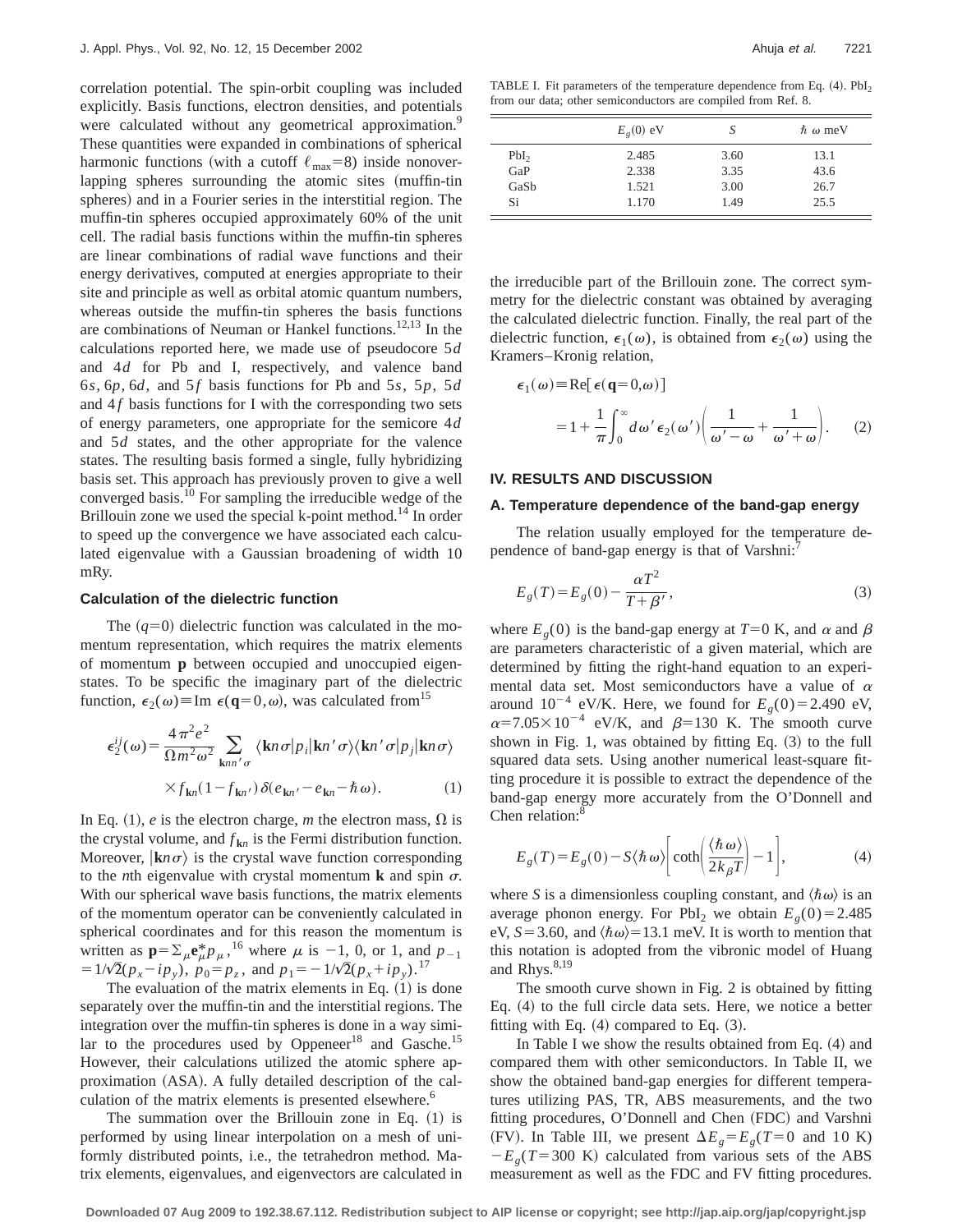TABLE II. Value of  $E<sub>g</sub>(T)$ , obtained by PAS and ABS measurements and fitting procedures, FDC and FV representing by Eqs.  $(4)$  and  $(3)$ , respectively.

| Method           | $E_{\rho}$ (300 K) eV $E_{\rho}$ (10 K) eV $E_{\rho}$ (0 K) eV |                                     |          |
|------------------|----------------------------------------------------------------|-------------------------------------|----------|
| $PAS^a$          | $2.320 \pm 0.038$                                              | $\cdots$                            | $\cdots$ |
| $TR^b$           | $2.319 \pm 0.070$                                              | $\cdots$                            | $\cdots$ |
| $\rm ABS^c$      | $2.345 \pm 0.037$                                              | $2.484 \pm 0.042$                   | $\cdots$ |
| FDC <sup>d</sup> | $2.345 \pm 0.001$                                              | $2.484 \pm 0.001$ $2.485 \pm 0.001$ |          |
| $FV^e$           | $2.340 \pm 0.001$                                              | $2.487 \pm 0.001$ $2.489 \pm 0.001$ |          |
|                  |                                                                |                                     |          |

 $[E_g(ABS) - E_g(PAS)]_{300 \text{ K}}$  25 meV

a Photoacoustic spectroscopy.

b Transmission.

c Absorption.

<sup>d</sup>Fitting the O'Donnell and Chen equation to ABS curve. e Fitting the Varshni equation.

For case (a) where  $\Delta E_g = E_g(T=10 \text{ K}) - E_g(T=300 \text{ K})$ , we have ABS=0.139, FDC=0.139, FV=0.147, and for case (b) where  $\Delta E_g = E_g(T=0 \text{ K}) - E_g(T=300 \text{ K})$ , we have FDC=0.140 and FV=0.149. We can see that the  $\Delta E_g$  values of ABS and FDC are identical, but not those derived from FV.

#### **B. Optical properties**

Since the optical spectra are calculated from interband transitions, we find it of interest to first describe our calculated electronic structure. For this reason we show the calculated density of states (DOS) in Fig. 3. The major contributions to the total DOS come from the Pb *d* and Pb *s* states and the I *s* and I *p* states. The total DOS has many structures: (a) a peak around  $-14.0$  eV arising from the I *s* states; (b) a narrow structure around  $-9.0$  eV arising form the Pb *s* states; (c) a broad structure around  $-5.0$  eV from the Pb  $p$ and I  $p$  states; and  $(d)$  a structure just after the band-gap arising from the antibonding Pb *p* and I *p* states. Our calculated band gap is around 1.5 eV, which is 0.85 eV lower than experiment. This type of error for band-gap energies is very usual in local density approximation (LDA) calculations.

The measured dielectric function is shown in Fig. 4. In Fig.  $4(a)$ , we show the imaginary part of dielectric function  $\epsilon_2$  and notice an onset of absorption around 2.4 eV. Below this gap there is some residual absorption, which may be real or due to model artifacts. Above the fundamental gap rather well-defined absorption bands are seen at 2.9 and 3.2 eV as well as a broad band between 4 and 4.5 eV. In Fig.  $4(b)$  we show the real part of dielectric function  $\epsilon_1$ . This exhibits a peak around 2.5 eV, a shoulder around 2.75 eV, a peak

TABLE III. Values of  $\Delta E_{\rho}$  (0 K) and  $\Delta E_{\rho}$  (10 K) for the ABS measurement and fitting procedures, FDC and FV.

| Method | $\Delta E_g$ (10 K) <sup>a</sup> eV | $\Delta E_g$ (0 K) <sup>b</sup> eV |
|--------|-------------------------------------|------------------------------------|
| ABS    | 0.139                               | $\cdots$                           |
| FDC.   | 0.139                               | 0.140                              |
| FV     | 0.147                               | 0.149                              |

 ${}^{a}\Delta E_{g}$ (10 K) =  $E_{g}$ (10 K) –  $E_{g}$ (300 K).  ${}^{b}\Delta E_{g}(0 \text{ K})=E_{g}(0 \text{ K})-E_{g}(300 \text{ K}).$ 



FIG. 3. Calculated total density of states (DOS) for PbI<sub>2</sub>. Fermi energy has been set to the zero energy level and marked by a vertical dashed line.

around 3.2 eV, and also a minimum at 4.5 eV. These features of  $\epsilon_1$  are also Kramers–Kronig consistent with  $\epsilon_2$ .

In Fig.  $5(a)$  we show the calculated imaginary part of dielectric functions  $\epsilon_2^{\perp}$ ,  $\epsilon_2^{\parallel}$ , and  $\epsilon_2^{\text{tot}}$ . Our calculated  $\epsilon_2^{\perp}$  displays basically three main peaks; two at low energies and one at a higher energy. The two low-energy peaks are positioned around 3.0 and 4.0 eV and the high-energy peak is around 7.0 eV. However, for  $\epsilon_2^{\parallel}$ , the two peaks are found around 3.5 and 4.5 eV and the high-energy peak is at 7.0 eV. Our calculated spectra compare very well with the measured one. By comparing  $\epsilon_2^{\perp}$  and  $\epsilon_2^{\parallel}$ , one can notice that the anisotropy of the dielectric function is very small. We have also investigated the origin of these peaks. The first two peaks, both in the parallel and the perpendicular directions, originate from Pb *s* to Pb *p* interband transitions while the peak at 7.0 eV originates from the Pb *p* to Pb *d* interband transition, since the LDA is well known for underestimation of the band gap and our band gap is 0.85 eV less compared to the experiment. If one uses a scissor operator to calculate the dielectric function using the experimental gap as done by several workers in the past, our whole spectra will shift by 0.85 eV towards higher energies. This will not improve the agreement with the experiment data. It means that one cannot just shift the band gap but one has to go beyond the LDA using a more sophisticated approach like the GW method, $20$  where

**Downloaded 07 Aug 2009 to 192.38.67.112. Redistribution subject to AIP license or copyright; see http://jap.aip.org/jap/copyright.jsp**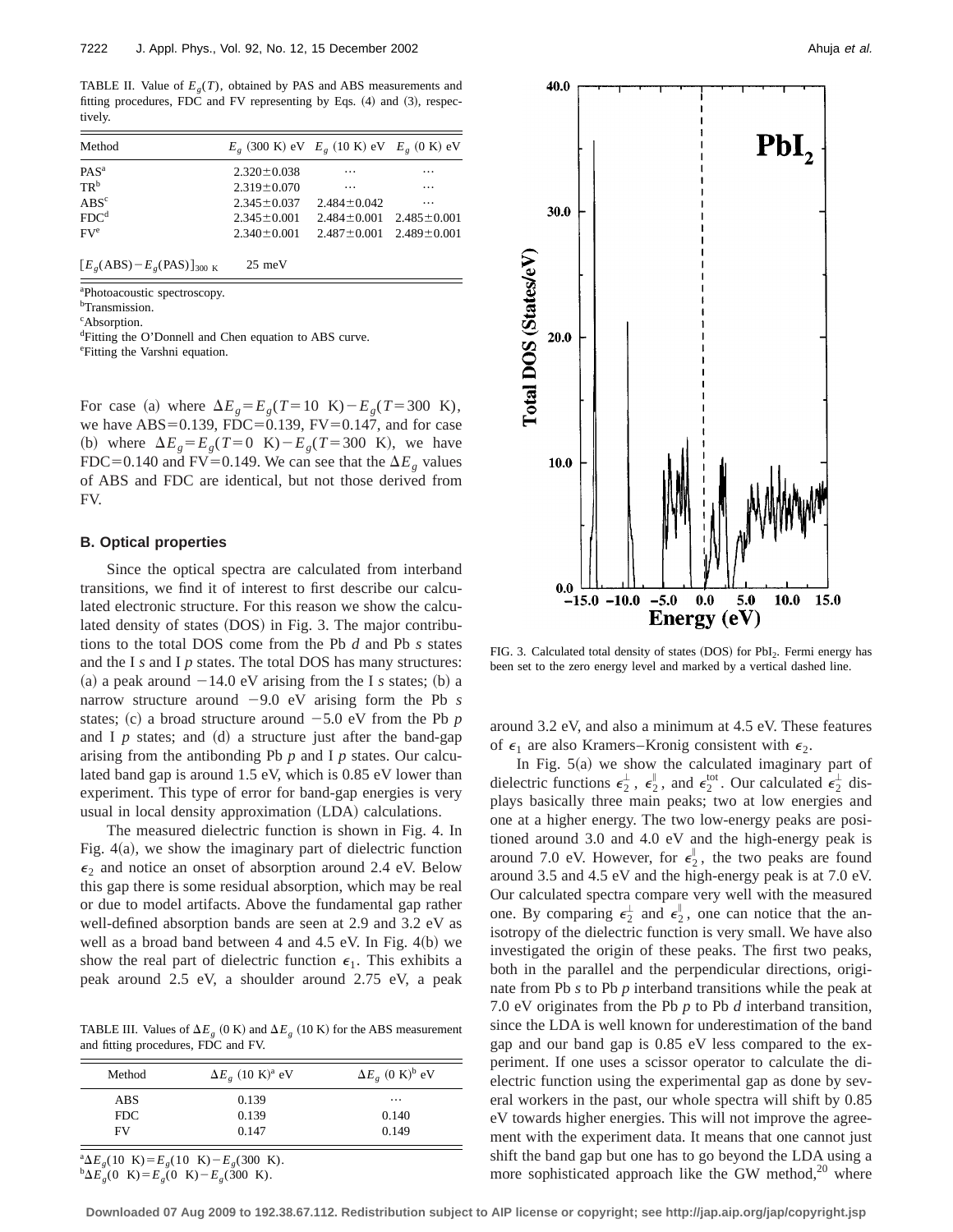

FIG. 4. Experimental total dielectric function as a function of photon energies (a)  $\epsilon_2$  and (b)  $\epsilon_1$ .



FIG. 5. Calculated dielectric function as a function of photon energy for different directions (a)  $\epsilon_2$  and (b)  $\epsilon_1$ .

correlations are included. This approach does not just give a better band gap but also improves the electronic structure. In Fig.  $5(b)$  we show the calculated real part of the dielectric function,  $\epsilon_1^{\perp}$ ,  $\epsilon_1^{\parallel}$ , and  $\epsilon_1^{\text{tot}}$ . The real part of the dielectric function is obtained from  $\epsilon_2$  by the Kramers–Kronig relation. Our calculated  $\epsilon_1^{\perp}$  shows two sharp peaks and a broad peak. The first peak is situated around 3.0 eV, the second one is at 4.0 eV, and the broad peak is around 7.5 eV.  $\epsilon_1^{\perp}$  becomes negative around 5.0 eV. The calculated  $\epsilon_1^{\parallel}$  also has a very similar structure as  $\epsilon_1^{\perp}$ . In  $\epsilon_1^{\parallel}$ , there is an additional peak at around 2.0 eV, which is absent in  $\epsilon_1^{\perp}$ . At 1.0 eV, our calculated value of  $\epsilon_1(0)$  is 7.5, which compares very well with the experimental value of 7.2.

## **V. CONCLUSIONS**

We have studied the electronic and optical properties of PbI<sub>2</sub> using optical absorption, transmission, ellipsometry, and also theoretically using the FPLMTO method with spin-orbit coupling. Our calculations for the dielectric function compare well with experiments. Our calculations show that there is a very small anisotropy in the optical properties of  $PbI<sub>2</sub>$ . This is in contrast to what our previous calculations on  $HgI<sub>2</sub>$ (Ref. 21) have shown. Our calculated and experimental values of  $\epsilon_1(0)$  are in very good agreement. The measured band gap determined from different methods are consistent with each other.

#### **ACKNOWLEDGMENTS**

Three of the authors  $(A.F.S., J.S.A., and N.V.)$  acknowledge support from the Brazilian National Research Council,  $CNPq$ . Two of the authors  $(R.A.$  and B. J.) acknowledge the Swedish Research Council  $(VR)$ . One of the authors  $(E.V.)$  is very grateful for the support from the Danish Natural Science Research Council, the Carlsberg Foundation, Director Ib Henriksens Foundation, and NOVO Nordic Foundation.